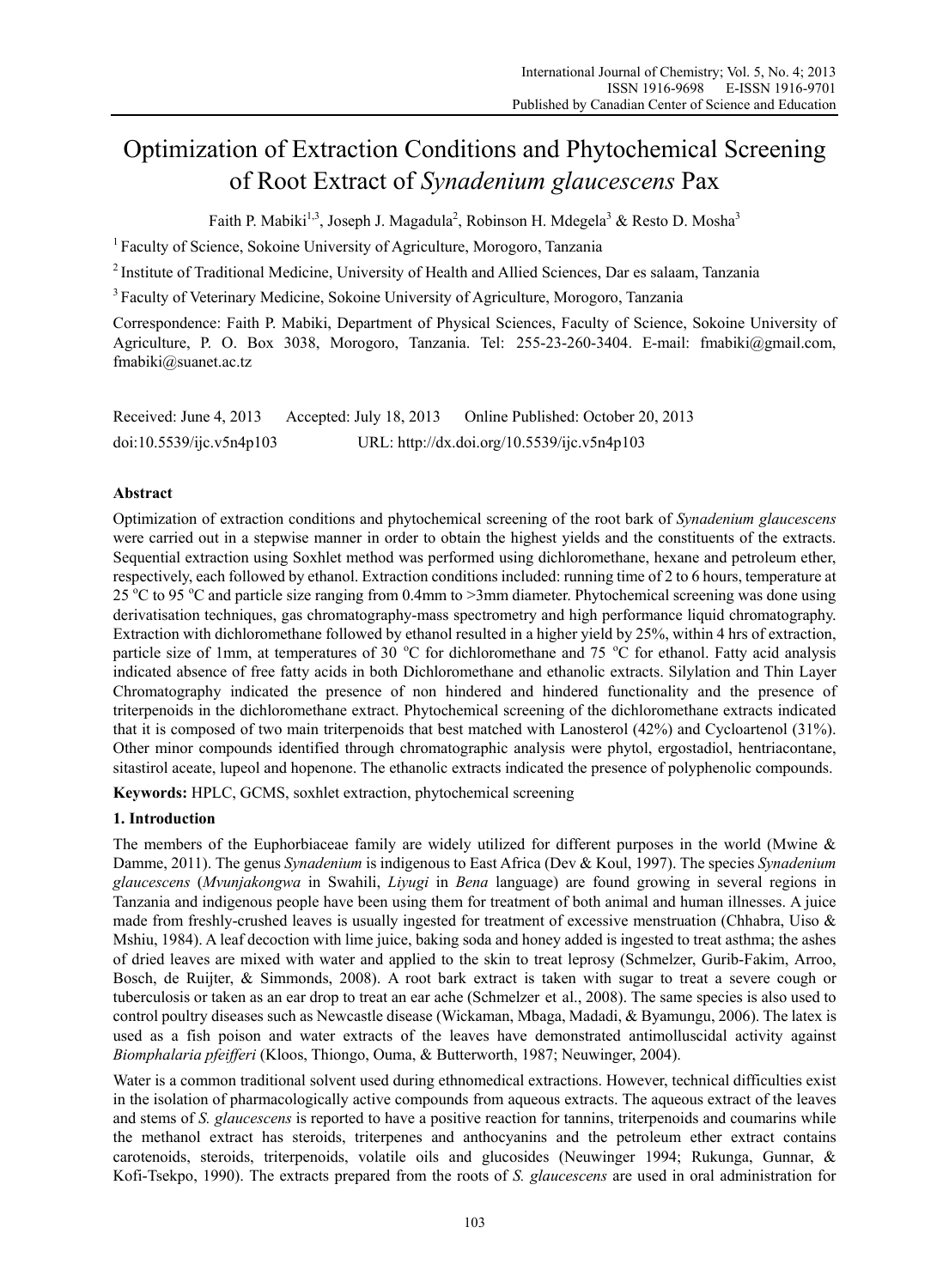animal and human treatments. However, the yield during preparation and dosing and the chemical constituents are usually unknown. The work reported here aimed to stepwise optimize the extraction conditions to obtain higher yields and to screen the chemical constituents of the root bark of *S. glaucescens*. The work involved sequential extraction of the root bark of *S. glaucescens* using three solvents as a less polar option followed by ethanol as a highly polar solvent for each. The phytochemical screening was done using gas chromatography-mass spectrometry (GC-MS) and high performance liquid chromatography (HPLC-UV). Identification of compounds was done by comparing the Kovat's index and computer data base of the National Institute for Standard and Technology (NIST) library.

# **2. Methodology**

#### *2.1 Plant Collection and Pre-Treatment*

With the help of a botanist and local informants, fresh root bark was collected from the field at altitudes between 1650m and 1950m above sea level located between 08°34′ to 08°49′ S and 034°55′ to 035°10′ E in Njombe district, Njombe region in the southern highlands of Tanzania. The collected plant parts were air dried in an open space (28-30 °C) for 5 days. To avoid any chemical decomposition, dried plant materials were stored in a cool, dry place and pulverized into smaller particles prior to extraction.

#### *2.2 Chemicals*

All chemicals used in this study were purchased from Sigma or Fisher Scientific through Sokoine University of Agriculture, Tanzania and the University of York, UK. The chemicals included Hexane (H) Petroleum Ether (PE), Dichloromethane (DCM), Ethanol (Et), *N*-trimethylsilylimidazole (TMSI), Trimethylchlorosilane (TMCS) and Bistrimethylsilyltrifluoroacetamide (BSTFA).

# *2.3 Extraction Methods*

Soxhlet method was used, in which the dry ground samples were placed into thimbles (33 mm diameter, 80 mm length) and extracted using a common Soxhlet apparatus consisting of a condenser, a Soxhlet chamber, and an extraction flask. Thimbles containing the samples were air-dried at room temperature for 24 hours before adding the next solvent, while the filtrate was evaporated using the rotary evaporator to obtain the dry crude extracts that were measured for yield and phytochemical analysis.

# *2.4 Determination of Extraction Yield*

The yields of the crude extracts were calculated using Equation 1. The percentage yield obtained was used to compare the efficiency of different extraction methods.

$$
\% Yield = \frac{Amount(g) of the dry crude extract obtained}{Amount(g) of the dry sample used} \times 100
$$
 (1)

#### *2.5 Optimization of Extraction Conditions*

The effects of four main factors, namely solvent, running time, temperature, and particle size of the sample, were investigated to optimize the extraction process for high yields of crude extracts. The process involved sequential extraction of 10 g of pulverized sample with less polar solvent (Hexane, Petroleum ether or Dichloromethane) at similar boiling points followed by ethanol at 60  $^{\circ}$ C. The extraction temperature varied from 25  $^{\circ}$ C for less polar solvents to 95 °C for ethanol. Reaction time varied between 2-6 hours while the particle size was fixed between 0.4 mm and particles greater than 3mm size. These parameters were varied at the time maintaining the optimized factors, while the solvent to sample ratio was kept constant in all experiment. Each experiment was repeated at least twice, and the calculated yields were compared.

# *2.6 Sample Analysis with High Performance Liquid Chromatography (HPLC)*

The effect of temperature on ethanolic extracts was studied by dissolving 5 mg of dry ethanolic extract in 1ml of HPLC grade methanol and then filtering with a microfilter with 0.2 µm pore size. The HPLC (Shimadzu 20AD) fitted with an auto sampler and a SPA UV detector at 254 nm was used for analysis. A reversed-phase supelco C-18 column (150 x 4.60 mm and particle size of 5  $\mu$ m) was used for separation with the column temperature set at 40 °C. The sample injection volume was 1µL and flow rate of 1mL/min; mobile phase: Solvent A: Water; Solvent B: Methanol. The following low gradient elution system was used: 0–8 min, 5% B; 8–20 min, 10%–90% B; 20–27Ԝ min, 90%–3%Ԝ B; 27–30 min 97% B. The detection of phenolic contents was done under the same conditions using an HPLC Model Hewlett Packard 1090 liquid chromatography series II, fitted with the Diode array detector (DAD).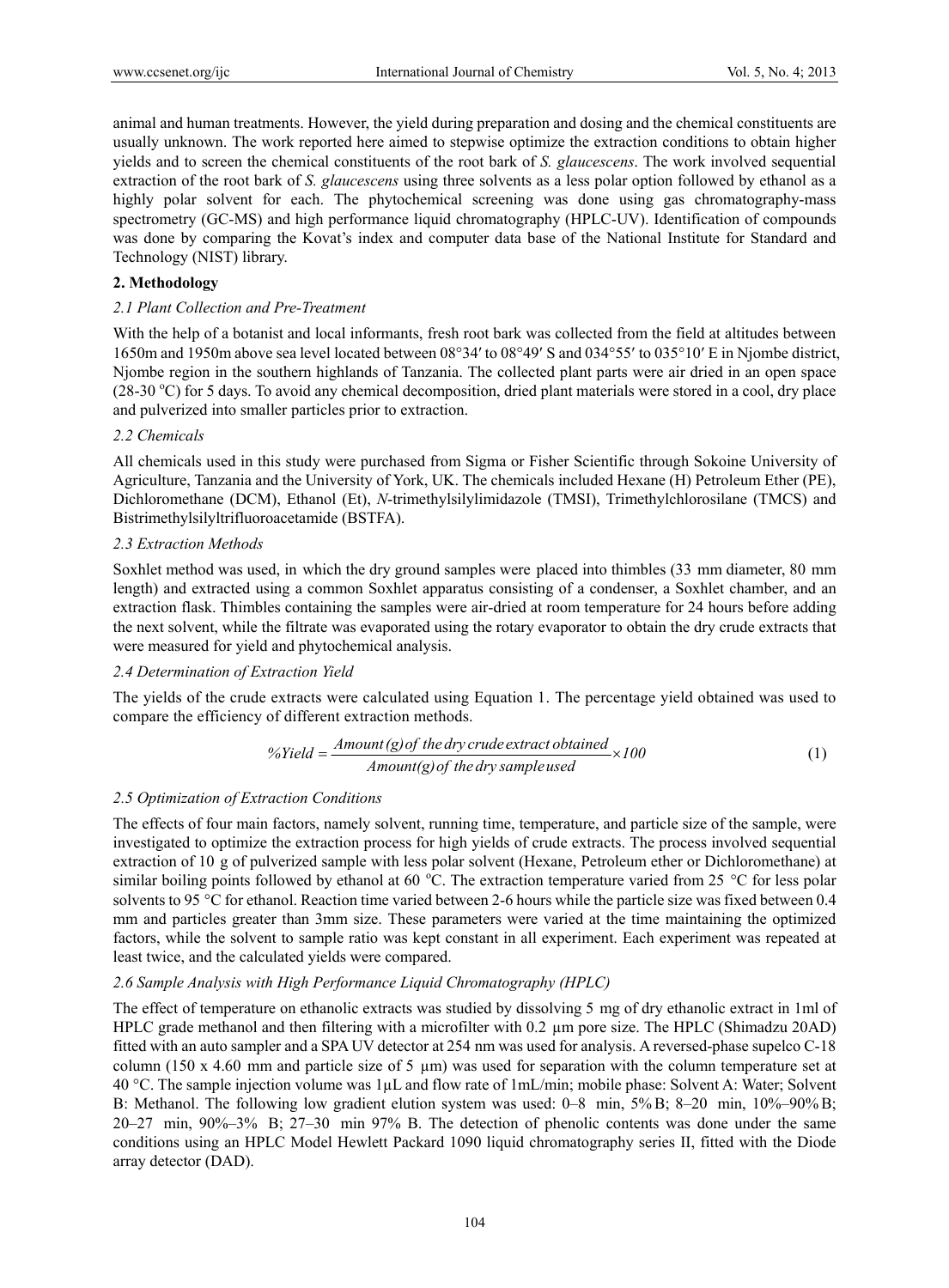# *2.7 Derivatisation with N-Trimethylsilylimidazole (TMSI)*

A 50 g sample was mixed with 1ml pyridine and 0.25 ml of TMSI in a reaction vial. The mixture was then heated at  $70\,^{\circ}\text{C}$  for 20 min in a heating block. The resulting liquid was analysed in the GC-MS.

*2.8 Derivatization with Trimethylchlorosilane (TMCS) in Bistrimethylsilyltrifluoroacetamide (BSTFA)* 

A 200 µL of TMCS in 1% BSTFA was mixed with 3mg of plant sample in 100 µl Toluene in a closed reaction vial and left to react at  $75^{\circ}$ C for 30 min.

# *2.9 Fatty Acids Derivatisations*

Fresh Sodium methoxide (1N) was prepared by dissolving 40 mg of Sodium Hydroxide in 1 ml methanol. 15 µL of the solution was then added to 5 mg of the crude plant sample into a reaction vial diluted with 1 ml hexane. The mixture was incubated at room temperature while stirring at 300 r/min for 20 min. The resulting solution was analyzed using GC-MS.

#### *2.10 Sample Analysis with Gas Chromatography-Mass Spectrometry (GCMS)*

A Perkin-Elmer Clarus 560 GC-MS with an auto-sampler was used. A high temperature, non-polar DB5HT capillary column (30 m  $\times$  0.25 mm x 0.25 µm) was used. The auto sampler injection volume was 0.5 µl with a split ratio of 25:1. The oven temperature programme was 60 °C for 1 min, ramped up at 8 °C/min to 360 °C and then held for 10 minutes.

#### *2.11 Kovat's Index Calculations*

In order to identify the composition of the crude extracts, two methods were employed: calculation of the Kovat's Index (KI) and the NIST library. KI is commonly used as a method which links retention times on all different columns in order to identify the chemical components of a complex mixture in GC. KI was calculated using the Equation 2, KI of an even C12–C60 alkane standard ASTM® 5442 (Aldrich) as shown in Figure 2, was then used in calculating the KI of the unknown GC traces for identification of the components.

$$
I = 100 \times \left( n + \left( N - n \right) \left( \frac{t_{unknown} - t_n}{t_N - t_n} \right) \right) \tag{2}
$$

 $I = Kovats Index, n = The number of carbons in the smaller linear alkane (standard);  $N = The number of carbons in the smaller linear alkane (standard).$$ the larger linear alkane (standard);  $t =$  Retention time.

The NIST library is a database containing a fully-evaluated collection of mass spectra, KI and GC data. The NIST mass spectra search database software as installed in the GCMS equipment was used to identify the best match chemical structures of the different components in the unknown crude samples.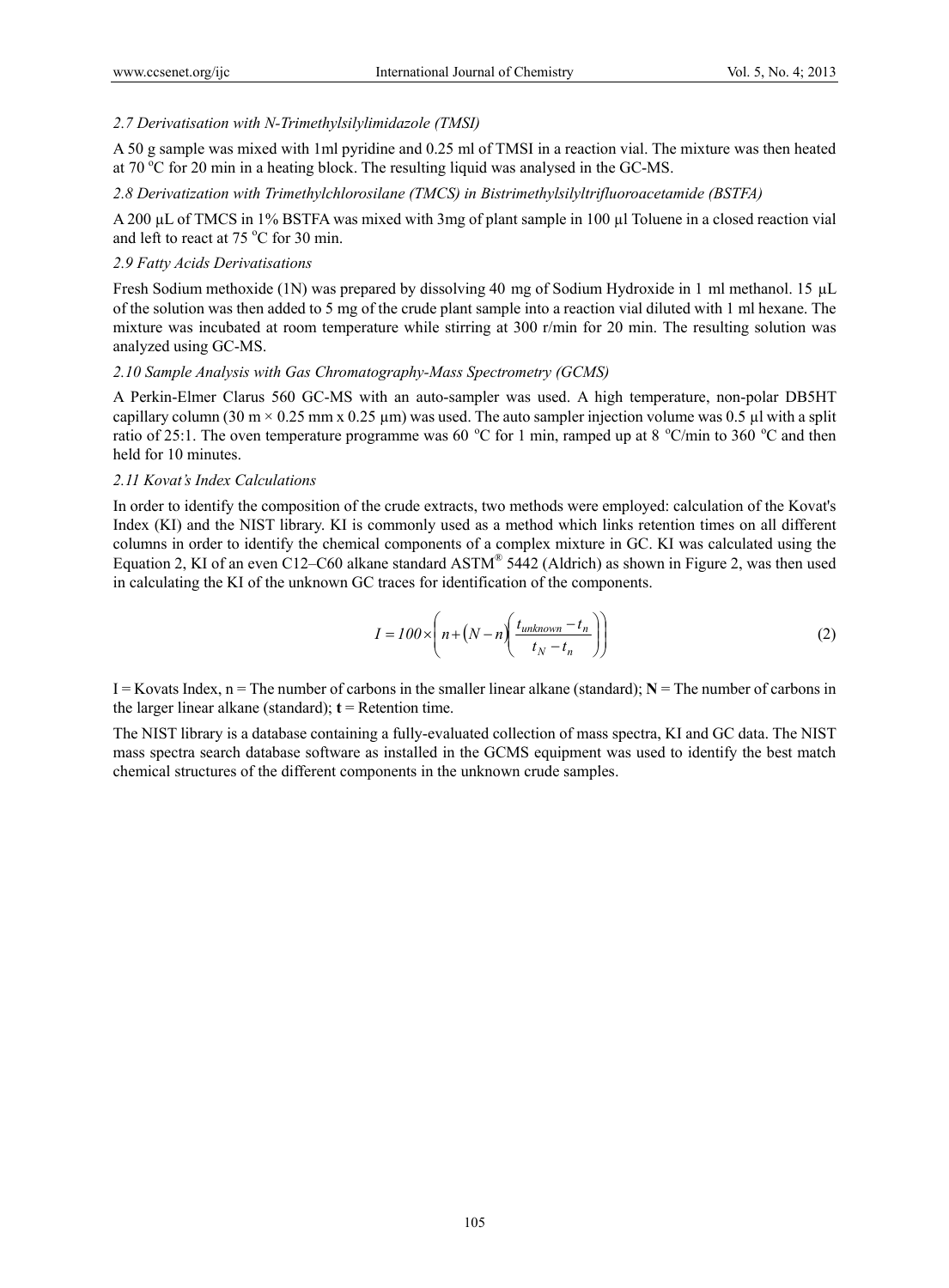

Figure 1. GC traces for a C12-C60 Standard

#### **3. Results and Discussions**

#### *3.1 Solvent Optimization*

Figure 2 shows the capabilities of each sequential extraction system by percentage. Based on the finding, extraction starting with DCM-ethanol is a better solvent system to attain the highest total yield. The yield obtained by extraction with DCM increased by 6.4% and 4.4% compared to extraction by hexane and petroleum ether, respectively. The total yield of DCM-ethanol extraction was 3.7% higher than the hexane and petroleum ether extraction system. GC traces of hexane and DCM were identical implying that they have similar content. Following the high yields of DCM-Ethanol extraction system, this method was chosen for further optimization studies.



Figure 2. Yields of the three solvent systems at near boiling point with particle size 1.5 mm and running time of 4 hrs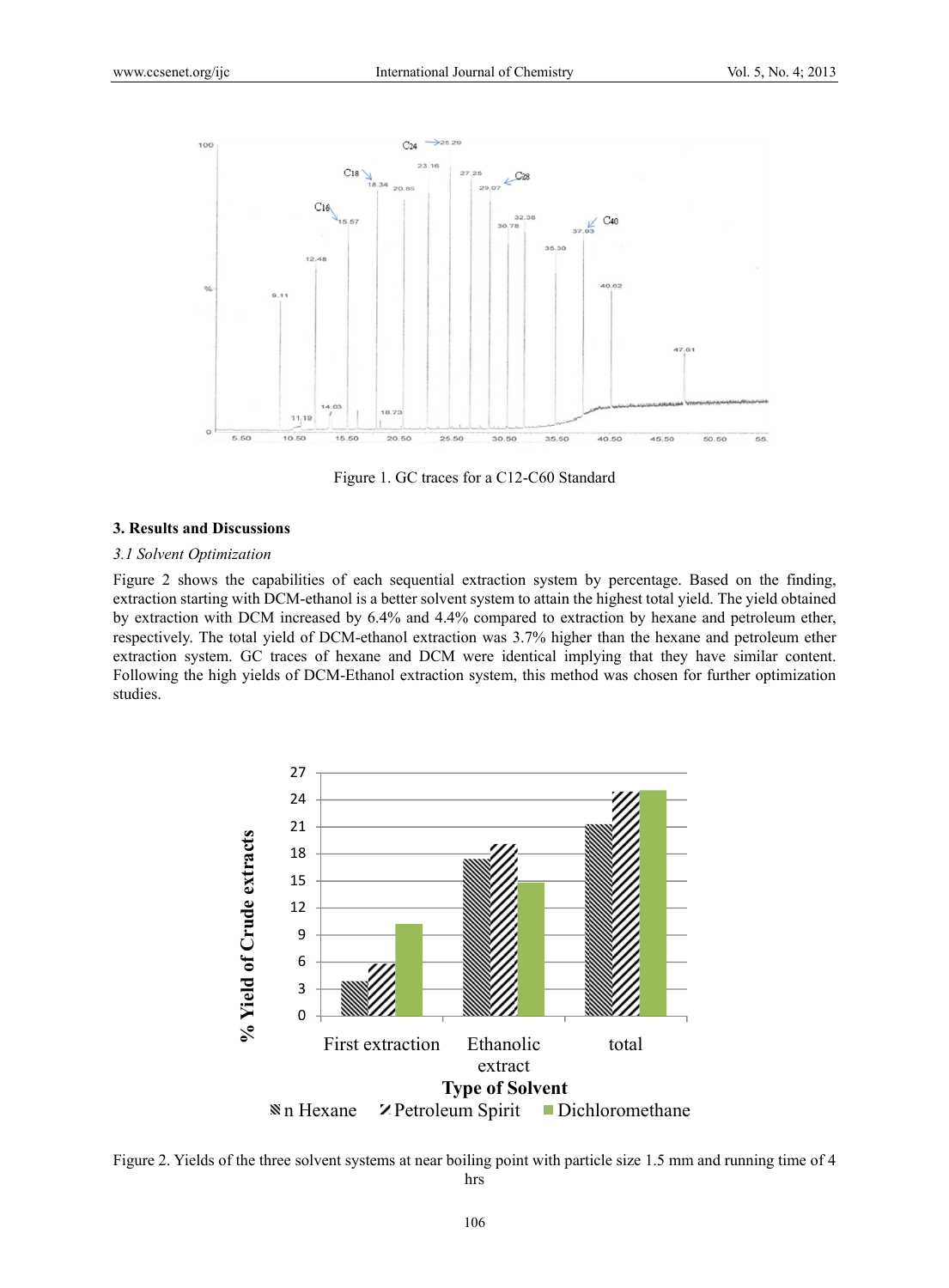# *3.2 Effect of Extraction Time*

The effect of extraction time is shown in Figure 3. An extraction time of 4 hours demonstrated higher yield for both DCM and ethanol extraction, 10.5% and 14.5% respectively. Obtaining the maximum quantity of extracts at 4 hrs extraction indicates that the root bark of *S. glaucescens* would yield the highest at this extraction duration. Lower yields obtained after 2 hours of extraction indicate that 2 hours was not enough time to extract maximum content from the sample. The decrease of 0.6% yield with 6hrs extraction compared to 4hrs extraction can be explained by either a loss of more volatile components or decomposition due to the long time exposure. This trend could increase with increased exposure time and the nature of the extract composition contrary to the results obtained by Ahmad et al. (2010) during the optimization extraction of herbal Leonuri, showing that extraction with a less polar solvent hexane increased over time from 6 hours to a maximum yield of 7.25% after 12 hours.



Figure 3. The effect of reaction time on yield of crude extract using dichloromethane- ethanol solvents with the temperature near the boiling point and a particle size of 1.5 mm

# *3.3 Effects of Extraction Temperature*

Figure 4 shows the effect of extraction temperature on yield. Extraction with DCM at 30 °C yielded the highest by 10%, followed by extraction with ethanol which yielded the highest at 75 °C. The yield with DCM increased by 1.1% from 25 °C to 30 °C followed by an inconsistent decrease of 0.1-0.3% to 45 °C. Increasing temperature enhances both the diffusion coefficient and solubility of extracts to the solvent and, hence, improves extraction rate (Richardson et al., 2002). However, for DCM the increase in temperature gave slightly lower yields due to high solvent volatility, reducing the solvent turnover rate. Increasing the temperature from 55 °C to 75 °C with ethanol extraction increased the yield by 9%, after which an increase in temperature by 10 °C resulted in a decrease in yield by 3% which doubled after another 10°C increase. The decreasing yield could be due to the decomposition of some compounds at high temperatures or the evaporation of some volatile compounds from the crude extracts.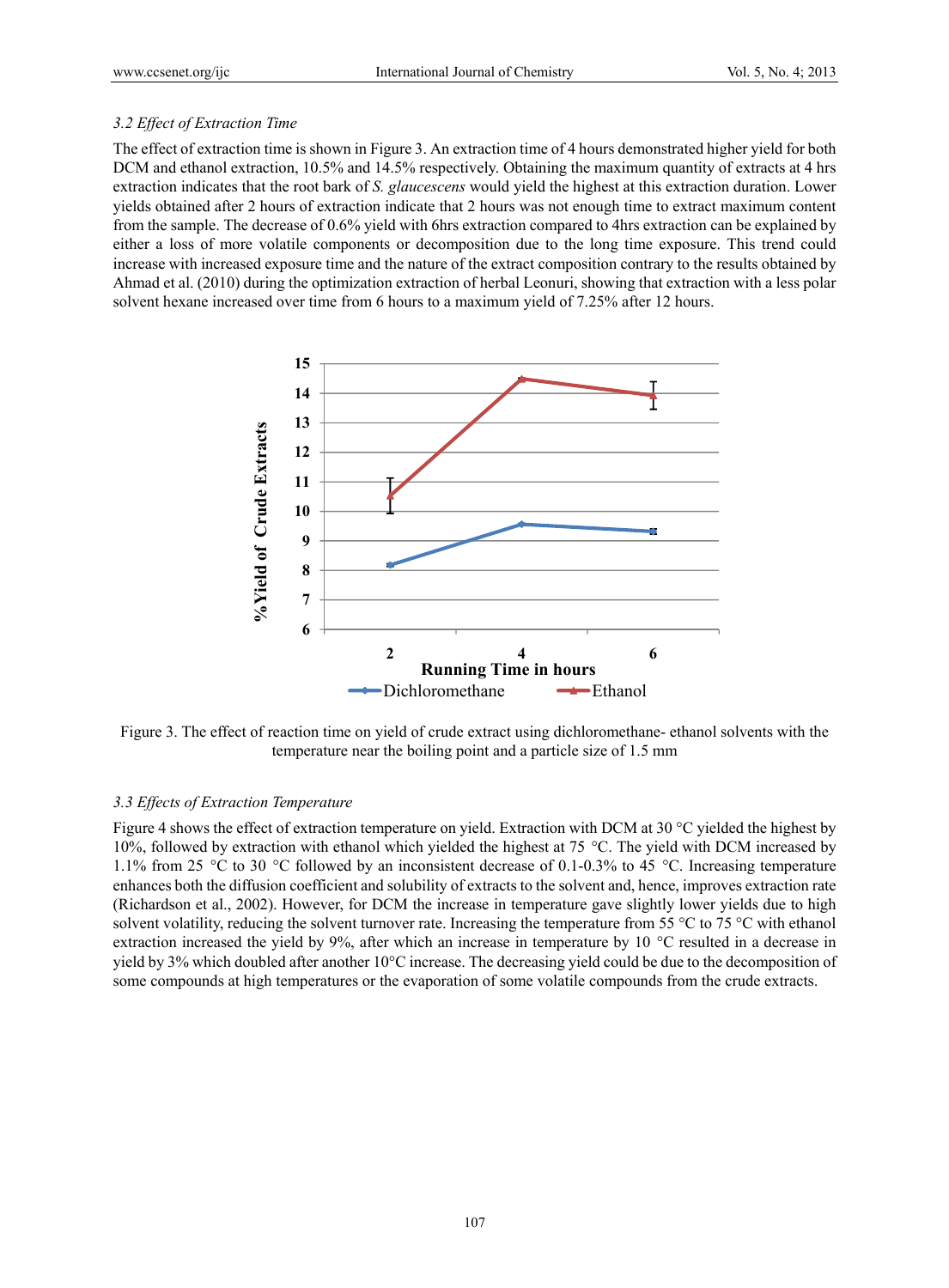

Figure 4. The effect of extraction temperature on yield of extract using dichloromethane-ethanol, running time 4 hrs and particle size 1.5 mm

# *3.4 Effect of Temperature on Chemical Composition of the Ethanolic Extract Using HPLC*

The effect of higher temperature on the chemical composition using HPLC is shown in Figure 5. HPLC analysis indicates some decomposition of compounds at temperatures of 85 °C and 95 °C. This is expressed by a reduction of intensity of some peaks at retention time between 12 and 14min and increased intensities of peaks at retention time between 5.5 and 6.5 min as illustrated in Figure 5.



Figure 5. HPLC chromatogram showing the effect of temperature on chemical composition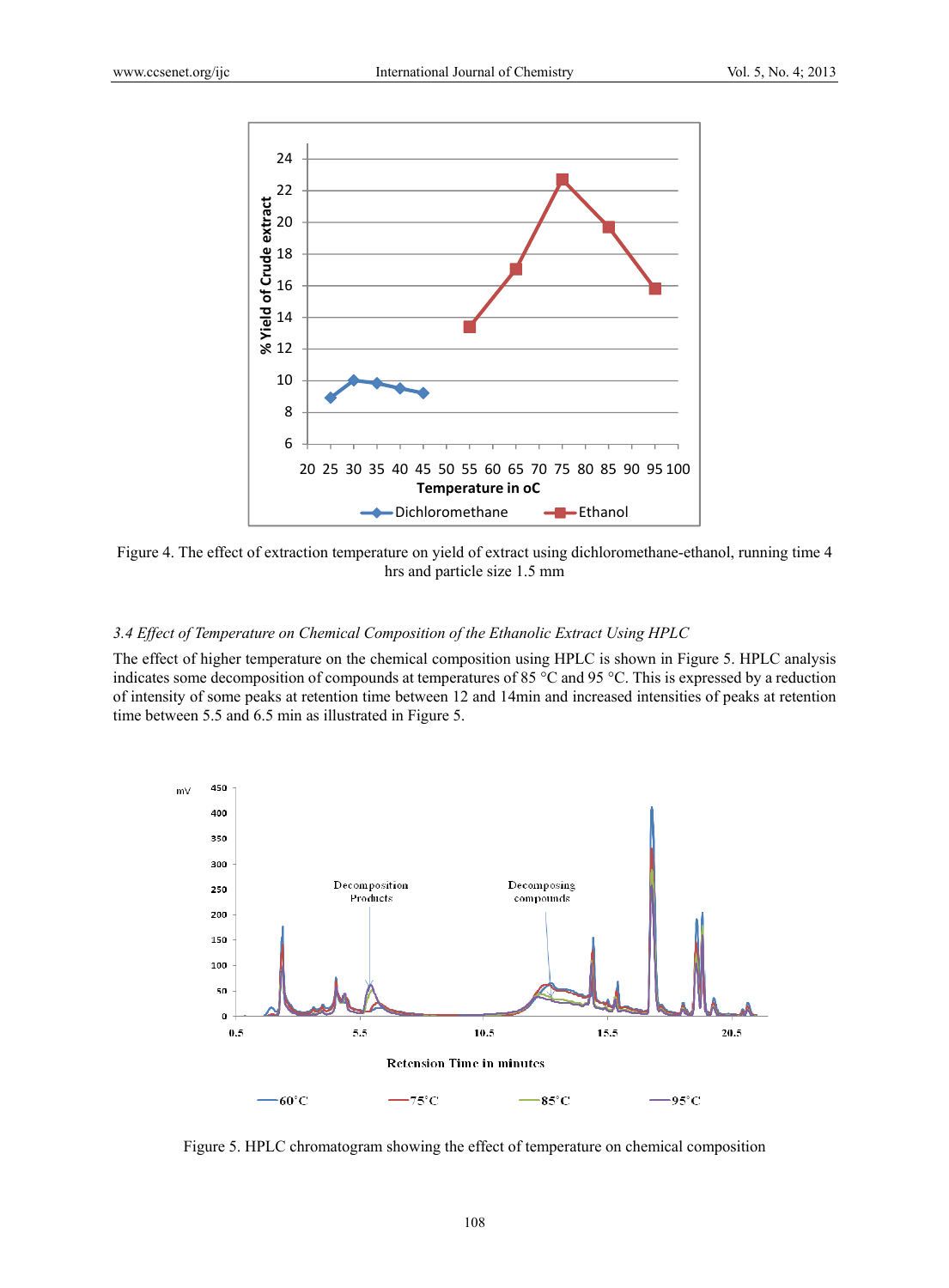### *3.5 Effects of Particle Size of a Sample*

Low yields of crude extract were observed in particles larger than 1mm diameter compared to those less than 1mm (Figure 6). For particles greater than 1 mm the yield decreased as the particle size increased; this may possibly be due to the decreased solvent entrance and diffusion of the extract from the particle to the solvent. A smaller particle size offers more surface area for the solvent to diffuse into the sample. This improves interaction between the sample and solvent implying a larger extraction rate and, hence, higher yields. However, when the sample particle is too small agglomeration may occur, which reduces the effective surface area available for diffusion of the solvent in the solid sample (Richardson et al., 2002; Tzia & Liadakis, 2003). The principle holds for a particle size of 0.4mm that yielded less than 2% of the total yield compared to particles with 1mm size. Generally, it can be concluded that a small particle size of 1mm provide a higher yield of crude extracts from the root bark of *S. glaucescens* using Soxhlet extraction. These results are similar to those by Sayyar et al. (2009) who found less than 7% yield with particles of less than 0.5 mm diameter.



Figure 6. The effect of particle size on yield of extract using dichloromethane - ethanol, running time 4hrs temperature 30  $\rm{^{\circ}C}$  and 75  $\rm{^{\circ}C}$  for Dichloromethane (DCM) and ethanol (DCME), respectively

# *3.6 Phytochemical Screening Using GCMS*

Fatty acid analysis indicated negative results implying that there were no free fatty acids in the root bark extracts of *S. glaucescens*. Silylation produces trimethylsilyl derivatives which are more volatile, less stable, and more thermally stable. Derivatisation with TMSC mixed with BSA was used for detecting the presence of alcohols, alkaloids, amines and biogenic amines, carboxylic acids, phenols, and steroids. The two reagents indicated the presence of these functional groups in hexane and DCM extracts. Derivatisation with TMSI revealed the presence of hindered hydroxyl groups especially in the ethanol extract of the root. TMSI is a derivatisation reagent which reacts quickly and smoothly with hindered and unhindered hydroxyl and carboxyl groups. TMSI is considered to be the strongest for derivatisation of hydroxyl groups. The GC/MS analysis of hexane and DCM extracts showed an identical composition containing two main triterpenoids of tirucallol or euphol and cycloeuphornol backbone.

Thin layer chromatography analysis at 254 nm indicated a UV negative compound which reacted greenish to deep purple after a colour reaction with vanillin reagent spray and heating. This is an indication of the presence of unconjugated terpenoids and hydroxyl functionality. DCM is reported to have higher potentials of extracting terpenoids and is used specially for this purpose (Tiwari et al., 2011). The dichloromethane extracts were composed of mainly two triterpenoids, see Figure 7. The major compound appeared at RT 32.92 min with calculated KI of 3,273 constituting 42% of the total chemical contents, and it matched best with lanosterol in the NIST library. The second compound appeared at RT 33.3 with calculated KI of 3,326 constituting 31% of the total chemical contents and matched best with cycloartenol in the NIST computer library (Figure 7). The family Euphorbiaceae is characterized with different types of triterpenoids, among which are those with tirucallol, euphol,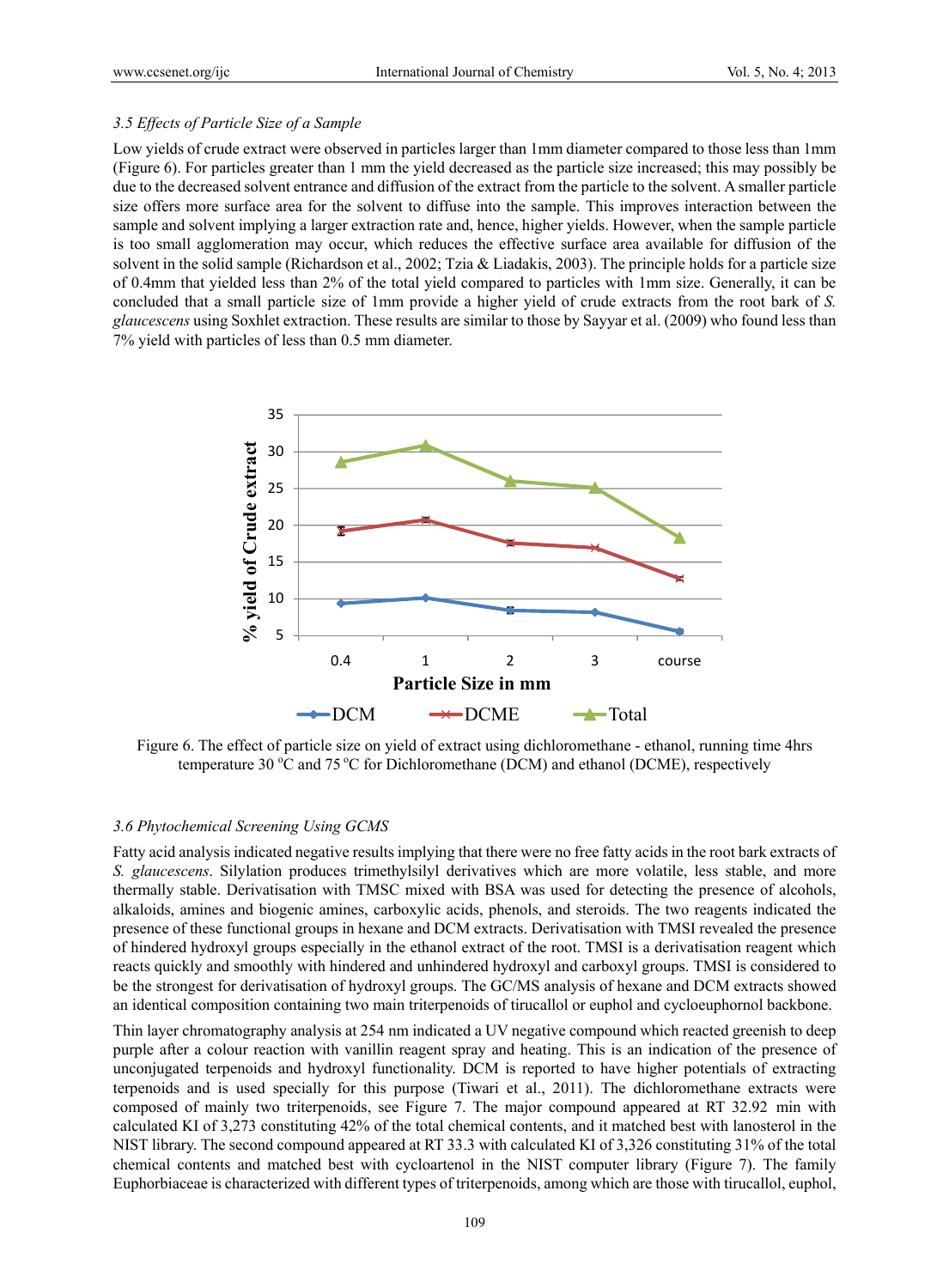cycloeuphornol and euphorbol backbone (Rizk, 1987). Other minor compounds identified during GCMS analysis include phytol, ergostadiol, hentriacontane, sitastirol aceate, lupeol and hopenone.



Figure 7. Gas Chromatography traces for hexane extract of the root bark of *Synadenium glaucescens* 

The GC traces for ethanolic extract were not significant, thus considered either artefacts or decomposition products of the major product. The ethanolic extract was analysed in HPLC with parameters set for detection of phenolic compounds and showed positive results (Figure 8).



Figure 8. HPLC traces acquired with a reversed-phase gramin C-18 column 150 x 4.60 mm; particle size, 5  $\mu$ m; temperature, 40 °C; injection volume, 10  $\mu$ L, DAD  $\lambda$ , 254 nm and gradient system; specifically set for detection of polyphenolic content in the ethanol extract of the root bark of *Synadenium glaucescens* 

#### **4. Conclusion**

Four factors affecting the yield from Soxhlet extraction of the root bark of *S. glaucescens* were studied. DCM–ethanol extraction system presented higher extract yields. The optimum condition for extraction was obtained at a running time of 4 hours with a temperature of 30  $\degree$ C for DCM and 75  $\degree$ C for ethanol and a particle size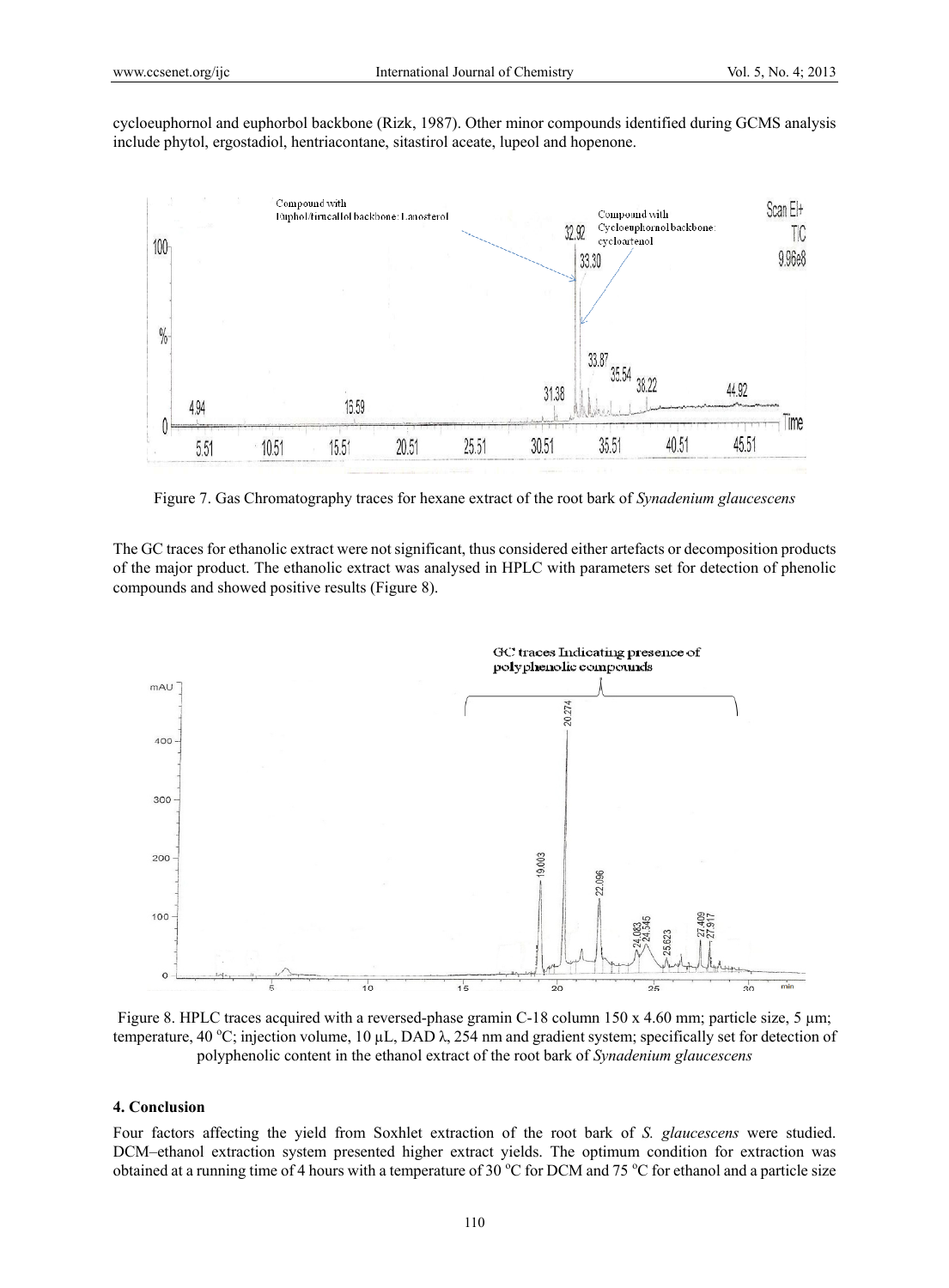of 1mm. This study shows that extraction with hexane yields low amounts of extracts. Extraction with petroleum ether yields almost the same amount of extracts with DCM but the mass separation is poor in petroleum ether. Phytochemical screening revealed that the less polar extracts are mainly characterized by triterpenoids while the polar component is composed of polyphenolic compounds. This work should be considered the first information on optimization and screening of organic solvent extracts of *S. glaucescens*. Further studies are recommended to further identify the compounds.

#### **Acknowledgements**

The authors wish to thank the Carnegie-IAS Regional Initiative in Science and Education (RISE) African Natural Products Training Network (CR-AFNNET) for funding this research. We also thank the Faculty of Veterinary Medicine and the Faculty of Science of Sokoine University of Agriculture and the University of York, Green Chemistry Centre of Excellence for facilitating the study. Our sincere appreciation to the Mtulingala Village community for assistance in collecting ethnobotanical knowledge. Thanks to the botanist for identifying and store the plant materials.

# **References**

- Ahmad, A., Alkarkhi, A. F. M., Hena, S., Siddique, B. M., & Dur, K.W. (2010). Optimization of Soxhlet extraction of Herba Leonuri using factorial design of experiment. *International Journal Chemistry, 2*, 198-205.
- Chhabra, S. C., Uiso, F. C., & Mshiu, E. N. (1984). Phytochemical screening of Tanzanian medicinal plants. *Journal of Ethnopharmacol, 11*(2), 157-179. http://dx.doi.org/10.1016/0378-8741(84)90037-0
- Dev, S., & Koul, O. (1997). *Insecticides of natural origin*. India: Harwood Academic Publishers.
- Farnsworth, N. R. (1988). *Screening plants for new medicines in biodiversity*. Washington D.C.: National Academy Press.
- Kloos, H., Thiongo, F. W., Ouma, J. H., & Butterworth, A. E. (1987). Preliminary evaluation of some wild and cultivated plants for snail control in Machakos district, Kenya. *Journal of Tropical Medical Hygiene, 90*(4), 197-204.
- Mwine, J. T., & Van Damme, P. (2011). Why do Euphorbiaceae tick as medicinal plants? A review of Euphorbiaceae family and its medicinal features. *Journal of Medicinal Plants Research, 5*(5), 652-662.
- Neuwinger, H. D. (1994). *African ethnobotany poisons and drug. Chemistry, pharmacology, toxicology*. Weinheim: Chapman and Hall.
- Neuwinger, H. D. (2004). Plants used for poison fishing in tropical Africa. *Toxicon, 44*, 417-430. http://dx.doi.org/10.1016/j.toxicon.2004.05.014
- Richardson, J. F., & Harker, J. H. (2002). *Particle Technology and Separation Processes* (5th ed.). Oxford: Butterworth-Heinemann.
- Rizk, A. F. M. (1987). The chemical constituents and economic plants of the euphorbiaceae. *Botanical Journal of the Linnean Society, 74*, 293-326. http://dx.doi.org/10.1111/j.1095-8339.1987.tb01052.x
- Rukunga, M. G., Gunnar, S., & Kofi-Tsekpo, W. M. (1990). Preliminary Chemical Characterization of Pharmacologically Active Compounds of Aqueous Extracts of *Synadenium glaucescens*. *Ancient Science of Life, 2*, 88-93.
- Sayyar, S., Abidin, Z. Z., Yunus, R., & Mohamed, A. (2009). Extraction of oil from Jatropha seeds: optimization and kinetics. *American Journal of Applied Sciences, 6*(7), 1390-1395. http://dx.doi.org/10.3844/ajassp.2009.1390.1395
- Schmelzer, G. H., Gurib-Fakim, A., Arroo, R., Bosch, C. H., de Ruijter, A., & Simmonds, M. S. J. (2008). *Plant Resources of Tropical Africa 11(1)–Medicinal Plants 1*. Wageningen: Backhuys Publishers.
- Tiwari, P., Kumar, B., Kaur, M., Kaur, G., & Kaur, H. (2011). Phytochemical screening and Extraction: *A Review*. *Internationale Pharmaceutica Sciencia, 1*, 1.
- Tzia, C., & Liadakis, G. (2003). *Extraction optimization in food engineering*. http://dx.doi.org/10.1201/9780824756185.ch5
- Wickaman, J. M., Mbaga, T., Madadi, L., & Byamungu, M. (2006). *Assessing Community and Resource Conditions: A Participatory Diagnosis Report for The Baga Watershed Lushoto, Tanzania*.